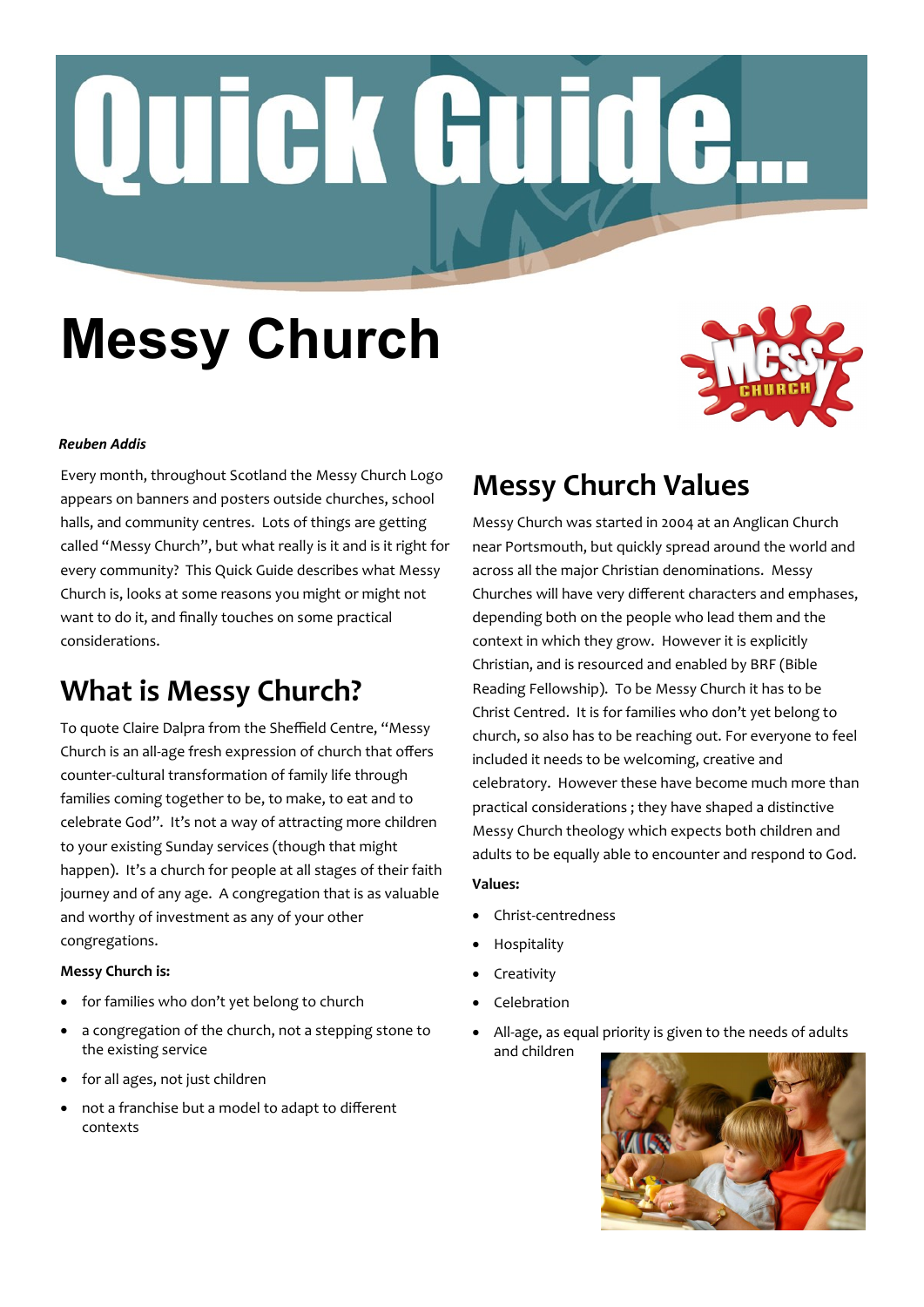# **What actually happens at Messy Church?**

Messy Church is not a franchise and one Messy Church may look quite different from the next. However the practicalities of trying to genuinely be church together with families who don't have a church background also results in lots of similarities. In order to engage with families there needs to be a lot of different activities for people of different ages and energy levels. These usually include ten Bible story themed crafts, a science experiment or big build, a prayer activity, and some challenges or games. People will be anxious about coming into church so there needs to be a warm welcome; they want to know who we are so there also needs to be time to sit down and eat together. This is not only about hospitality but also about discipleship so our core team and families need to spend time eating together. In order to be church there needs to be an explicit sharing of our faith, and a celebration which all can engage with and respond to. This looks very different in different contexts, and ranges from a quiet Godly Play session, to drama and action prayers. Even with a fairly big team it takes a lot of work, and so most Messy Churches meet monthly (any less and it's hard to build relationships, any more and it's hard to sustain long term).

### **A typical Messy Church:**

- A relaxed welcome time with drinks and snacks
- An activity-based learning time, with Bible-themed crafts, competitions, games, prayers and other activities
- A short celebration, usually with story, song and prayer
- A sit-down meal for everyone



# **Is it right for us?**

As with all fresh expressions of church it is important to pray with others and develop a shared vision. This involves both listening to God and looking at your local context. Are you feeling called to bring families in to worship with you on Sunday, or are you feeling called to set up a fresh expression of church for them?

If a group of you feel called to do this then you need to get the rest of the church on board too. Some churches have had a few practice celebrations so people can see what it would feel like. There is a Messy Church DVD you can watch with your Kirk Session as a way of sharing your excitement, or use the Mission Shaped Intro material to run a course in your church.

Once the decision has been made you need to take time to plan it well. Read some books about Messy Church, visit several other Messy Churches, and seek advice. Your Messy Church Regional Coordinator is the most obvious person to talk with, but also talk to your Presbytery Youth and Children's worker, or Area Mission Development Worker.

Part of this planning will be to look at the practicalities. Do you have a big enough team and a suitable space? How are you going to manage the food, the crafts, or the publicity? What about food safety, or PVG checks? It can sometimes help to work with people drawn from more than one church. Also remember that there is the "Go For It" fund.

### **How to start:**

Visit other Messy Churches.

Read the resources and look at the Messy Church website Listen to God and your community Contact your regional coordinator Talk to your Kirk Session and gather a team.